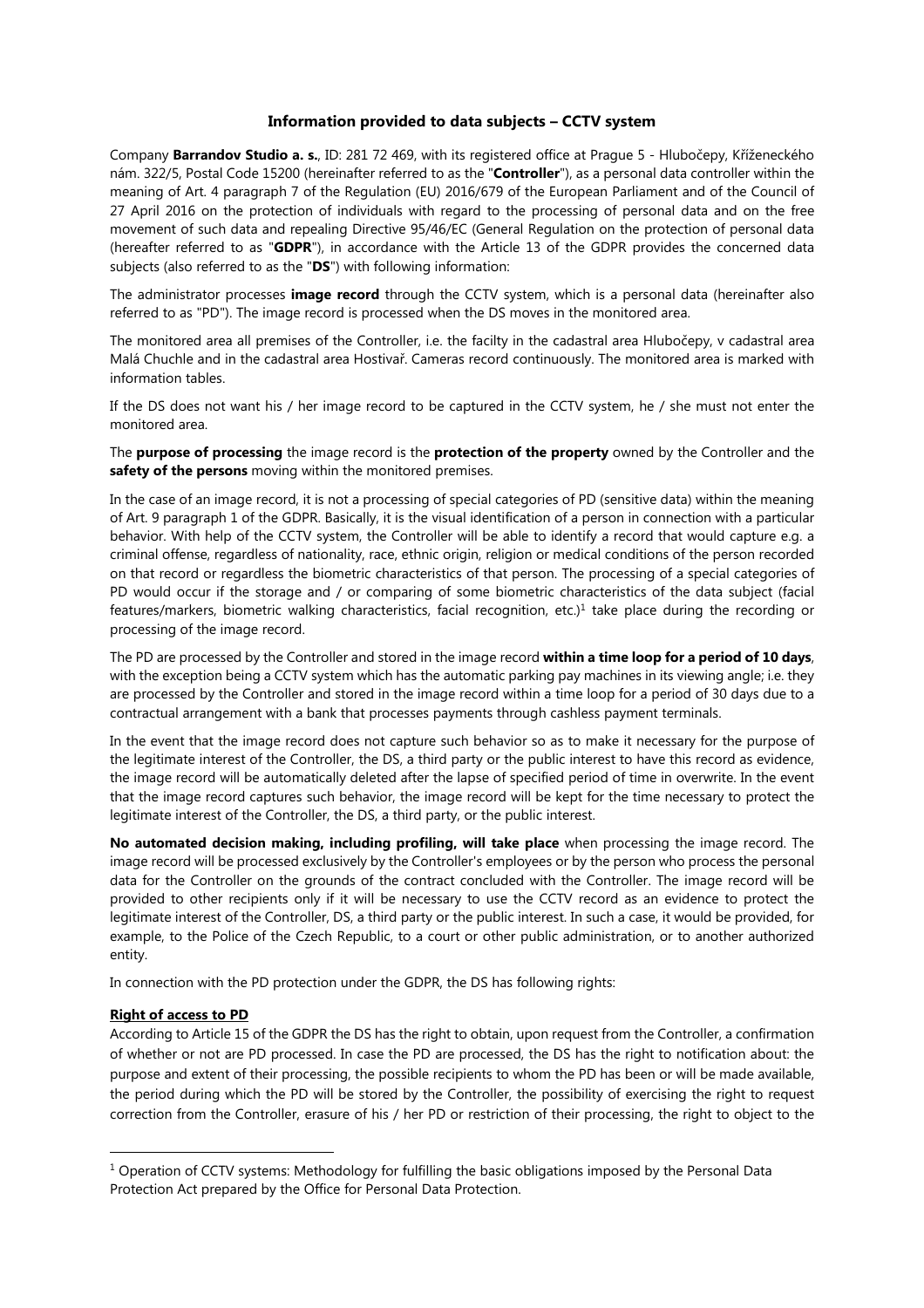processing of the PD and the right to lodge a complaint with the Office of Protection of the Personal Data. The DS has the right to receive all available information about the source from which the PD has been obtained and the information on whether the automatic decision-making, including profiling is made on the ground of PD processing.

In the case of the DS's image record processing, the exercising of this right will be possible only to a limited extent, as the individual image record is not usually associated with a particular DS.

#### **Right to correct inaccurate data**

According to article 16 of the GDPR the DS has the right to correct inaccurate personal data, as well as to complete the incomplete personal data, which concerns the DS. However, in the case of an image record, the exercising of this right is not objectively possible.

## **Right to erasure of personal data**

According to article 17 of the GDPR the DS has the right to erase personal data if the PD are no longer needed for the purpose of fulfilling the lease agreement, if the DS objects to the processing of the PD due to a particular situation and there is no overriding justified reason for processing the PD. The DS has also the right to erasure of personal data if the PD are unlawfully processed or if PD has to be erased in order to fulfill the legal obligation that applies to the Controller.

With regard to the method of processing the image record and the length of time the image record is stored, the exercising of this right will be possible only to a limited extent.

## **Right to restrict the processing of personal data**

According to article 18 of the GDPR the DS has the right to restrict the processing of the PD, i.e. in particular the right to transfer the data to another system and their non-accessibility to the public, and by the relevant data the right to indicate that they are subject to restrictions, provided that the DS denies the accuracy of the PD, for a period enabling the Controller to verify the accuracy of the personal data, the processing is unlawful and the DS opposes the erasure of the PD and requests the restriction of their use instead, the Controller no longer needs the PD for the purpose of the fulfillment of lease agreement, but the PD are required for the establishment, exercise or defense of legal claims or if DS has objected to processing due to particular situation and PD are processed for the purpose of their necessity for the legitimate interests of the Controller or third party, pending the verification whether the legitimate grounds of the Controller override those of the DS.

Where PD processing has been restricted in the above mentioned manner, the Controller is entitled to process PD, with the exception of storage, only with the DS's consent or for the establishment, exercise or defense of legal claims or for the protection of the rights of another natural or legal person or for reasons of important public interest of the European Union or of a Member State.

With regard to the method of processing the image record and the length of time the image record is stored, the exercising of this right will be possible only to a limited extent.

## **Right to data portability**

According to article 20 of the GDPR the DS shall have the right to receive from the Controller his / her PD, which the DS has provided to the Controller for the purpose of fulfillment of lease agreement, in a structured, commonly used and machine-readable format and to ask their transmission to another controller if the PD processing was carried out by automated means and this transmission was technically feasible.

With regard to the length of time the image record is stored, the exercising of this right will be possible only to a limited extent.

## **Right to object to the processing of PD**

According to article 21 of the GDPR the DS has the right to object to the processing of the PD on grounds relating to his or her particular situation, if the PD were processed for the purposes of the legitimate interests of the Controller or a third party. Submission of an objection will cause that the Controller shall no longer process the PD unless the Controller demonstrates that the Controller's interest (legitimate grounds for the processing) override the basic rights and freedoms of the DS.